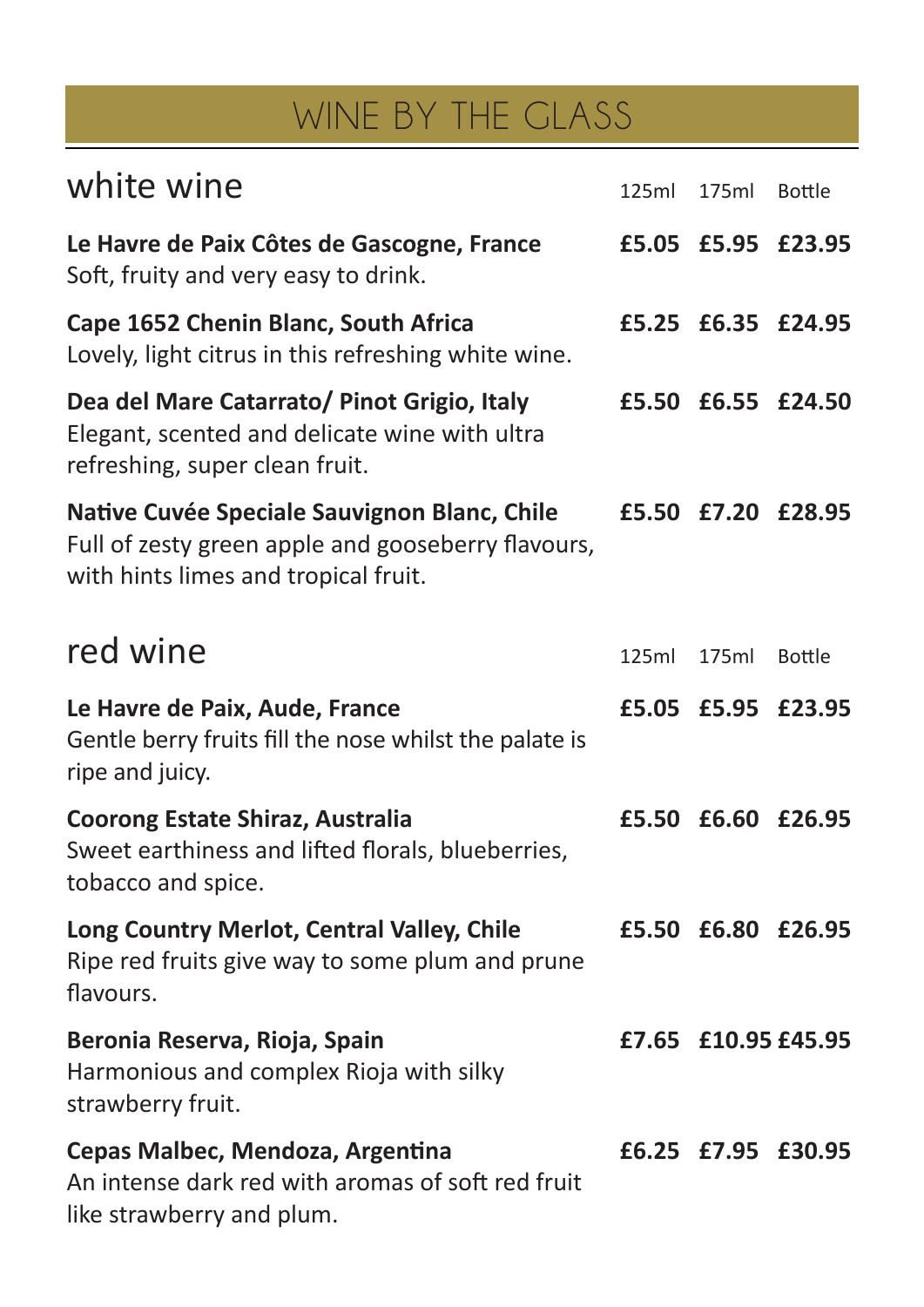## WINE BY THE GLASS

| rosé                                                                                                                                          | 125ml | 175ml            | Bottle             |
|-----------------------------------------------------------------------------------------------------------------------------------------------|-------|------------------|--------------------|
| Rocktail Bay Rosé, South Africa<br>Bursting with fresh strawberry and ripe cherry characters.                                                 |       |                  | £5.50 £6.20 £24.95 |
| champagne & sparkling                                                                                                                         |       | 125ml            | <b>Bottle</b>      |
| <b>Bellino Prosecco Extra Dry</b><br>A crisp and refreshing Prosecco.                                                                         |       | £7.25            | £32.95             |
| <b>Champagne Joseph Perrier Cuvée Royale Brut</b><br>Easy balanced style with crisp floral fruit aromas including notes of apple<br>and pear. |       |                  | £12.95 £74.95      |
| port                                                                                                                                          |       | 50 <sub>ml</sub> | 100ml              |
| <b>Kopke Ruby Port</b><br>An intense Port with layers of youthful cherry and plum.                                                            |       | £6.95 £9.95      |                    |
| <b>Kopke Tawny Port</b><br>Gorgeous ripe fruit on the nose, with dried fruit and honey complexity.                                            |       | £6.95 £9.95      |                    |
| <b>Niepoort LBV Port</b><br>Stunning rich, complex flavours of dried fruit and spice.                                                         |       | £7.50 £9.95      |                    |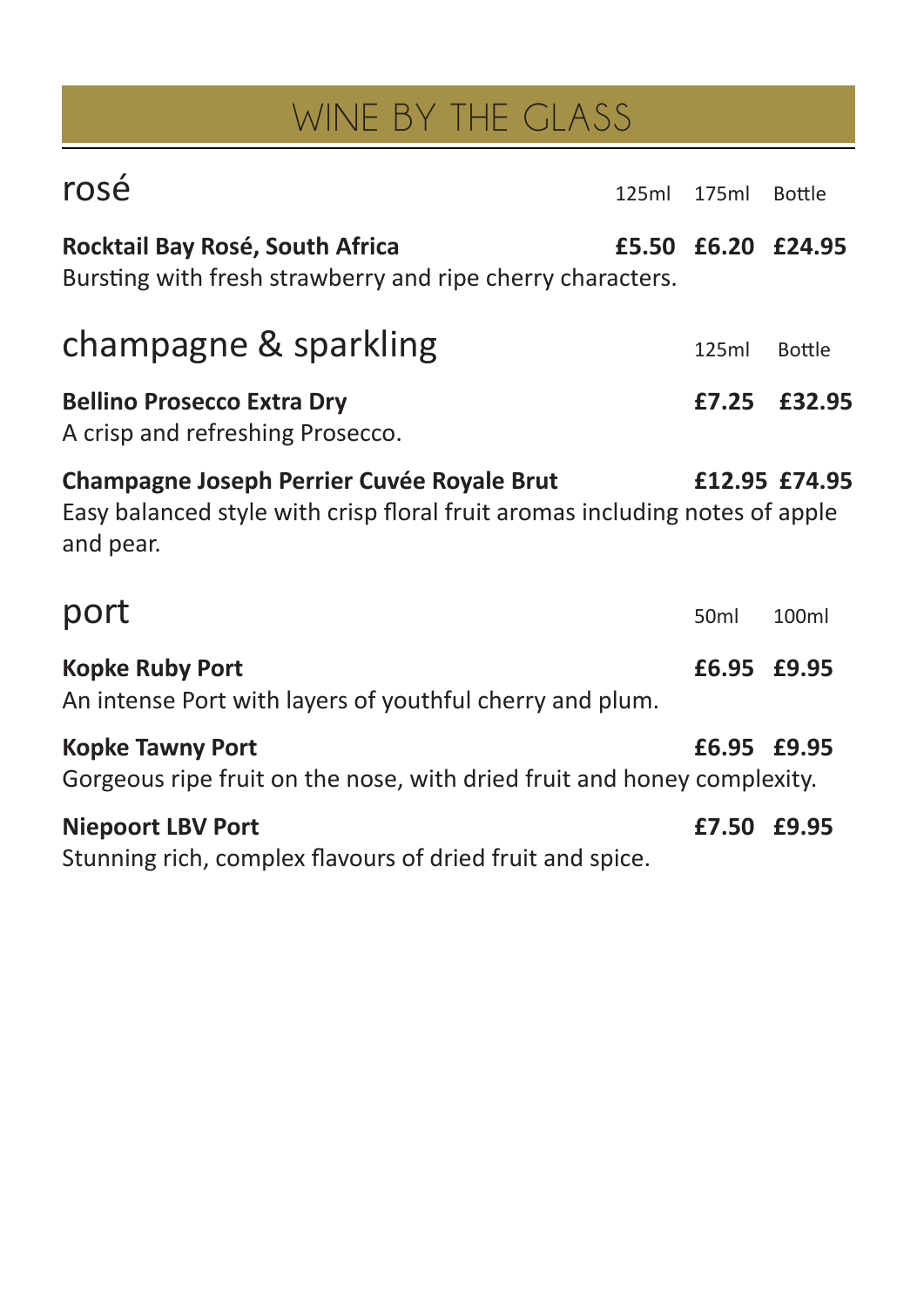# WINE BY THE BOTTLE

| white wines                                                                                                                                           | <b>Bottle</b> |
|-------------------------------------------------------------------------------------------------------------------------------------------------------|---------------|
| Picpoul de Pinet, Lumière de Garrigue, France<br>Fresh, bright and ultra clean - exactly what you want from<br>a good Picpoul.                        | £33.95        |
| Zuccardi Los Olivos Chardonnay, Argentina<br>A delicious dry, vibrant wine with flavours of fresh peach and citrus.                                   | £37.95        |
| <b>Esk Valley Sauvignon Blanc, New Zealand</b><br>A mix of ripe tropical fruits, citrus, and cooler notes of fresh<br>herbs, tomato leaf and pea pod. | £42.50        |
| Albariño, Asorei, Rias Baixas, Spain<br>Fresh and rich on the palate, with a slight touch of sweetness<br>with citrus and stone fruit flavours        | £40.95        |
| Dr. Loosen Estate Riesling, Mosel, Germany<br>Classic Mosel Riesling showing lovely harmony of fruit<br>and acidity.                                  | £40.95        |
| <b>Chablis, Alain Geoffroy, France</b><br>Steely, dry and delicately laced with flavour and minerality.                                               | £57.95        |
| <b>Domaine Cherrier, Sancerre Blanc, France</b><br>Traditional Sancerre with flavours of delicious gooseberry<br>and wet grass.                       | £51.95        |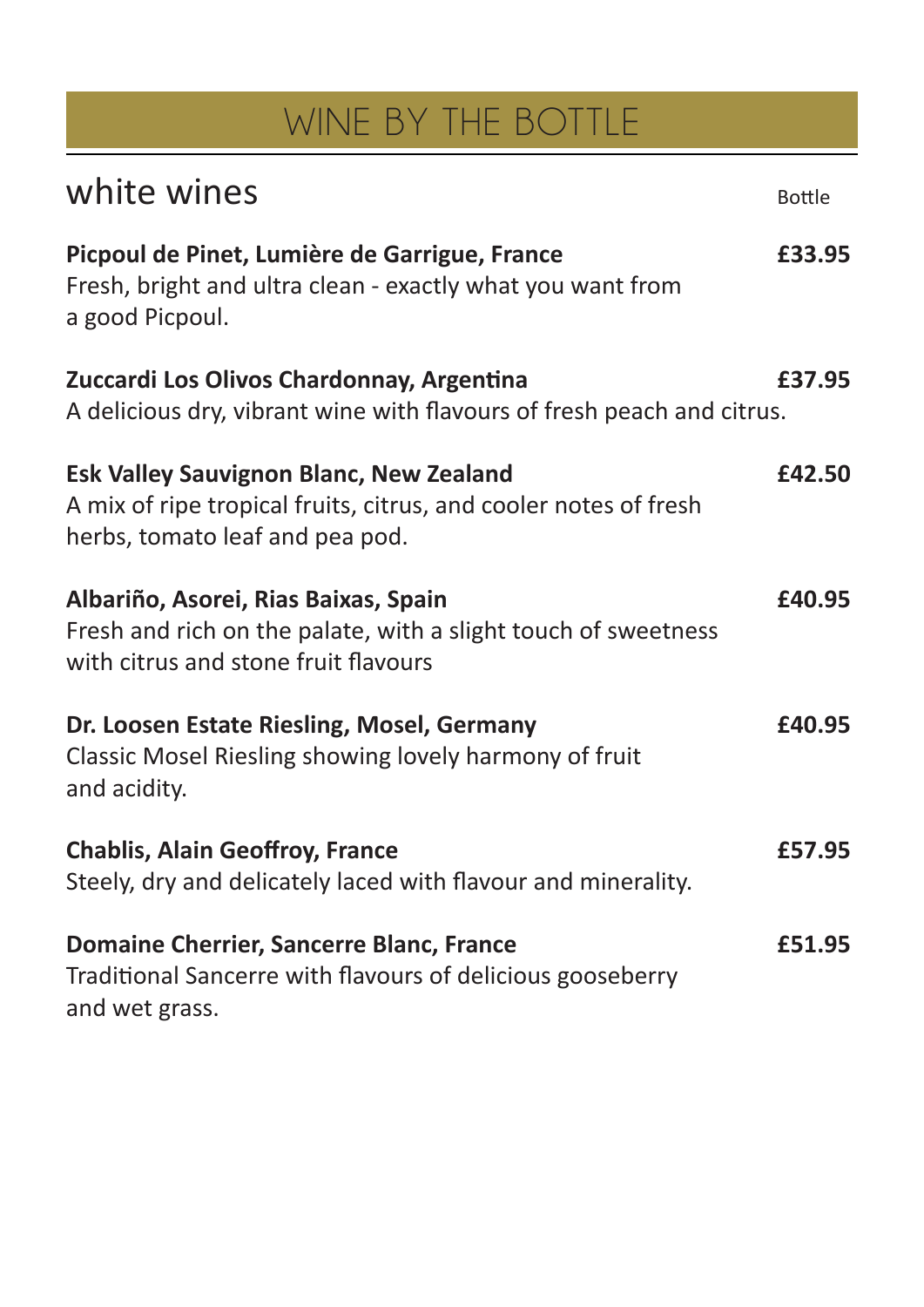# WINE BY THE BOTTLE

| red wines                                                                                                                                      | <b>Bottle</b> |
|------------------------------------------------------------------------------------------------------------------------------------------------|---------------|
| Les Terrasses Merlot/Grenache, France<br>Soft, ripe red fruits with a touch of black pepper and spice.                                         | £29.50        |
| Cepas Malbec, Mendoza, Argentina<br>An intense dark red with aromas of soft red fruit<br>like strawberry and plum.                             | £30.95        |
| Adobe Carmenère Reserva (ORGANIC), Chile<br>Ripe and rich organic wine with plum and blackcurrant fruit.                                       | £32.95        |
| <b>Monteguelfo Chianti, Italy</b><br>Juicy and mouthfilling with lots of crushed berry fruit.                                                  | £35.95        |
| Scotto Old Vine Zinfandel, Lodi, USA<br>Deep rich chocolate and spice with hints of toffee cream.                                              | £39.00        |
| Beronia Reserva, Rioja, Spain<br>Harmonious and complex Rioja with silky strawberry fruit.                                                     | £45.95        |
| <b>Horizon de Bichot Pinot Noir</b><br>This wine is fruit-forward, showing juicy cherry on the palate, with a herbal<br>overtone. Great value. | £50.95        |
| Domaine Lafond Roc Epine Châteauneuf-du-Pape<br>A complex nose of cinnamon, stewed fruit, and Morello cherry.                                  | £59.95        |
| Antiche Terrre Amarone della Valpolicella Classico, Italy<br>A rich, concentrated and structured wine with ripe plum and chocolate<br>notes.   | £69.95        |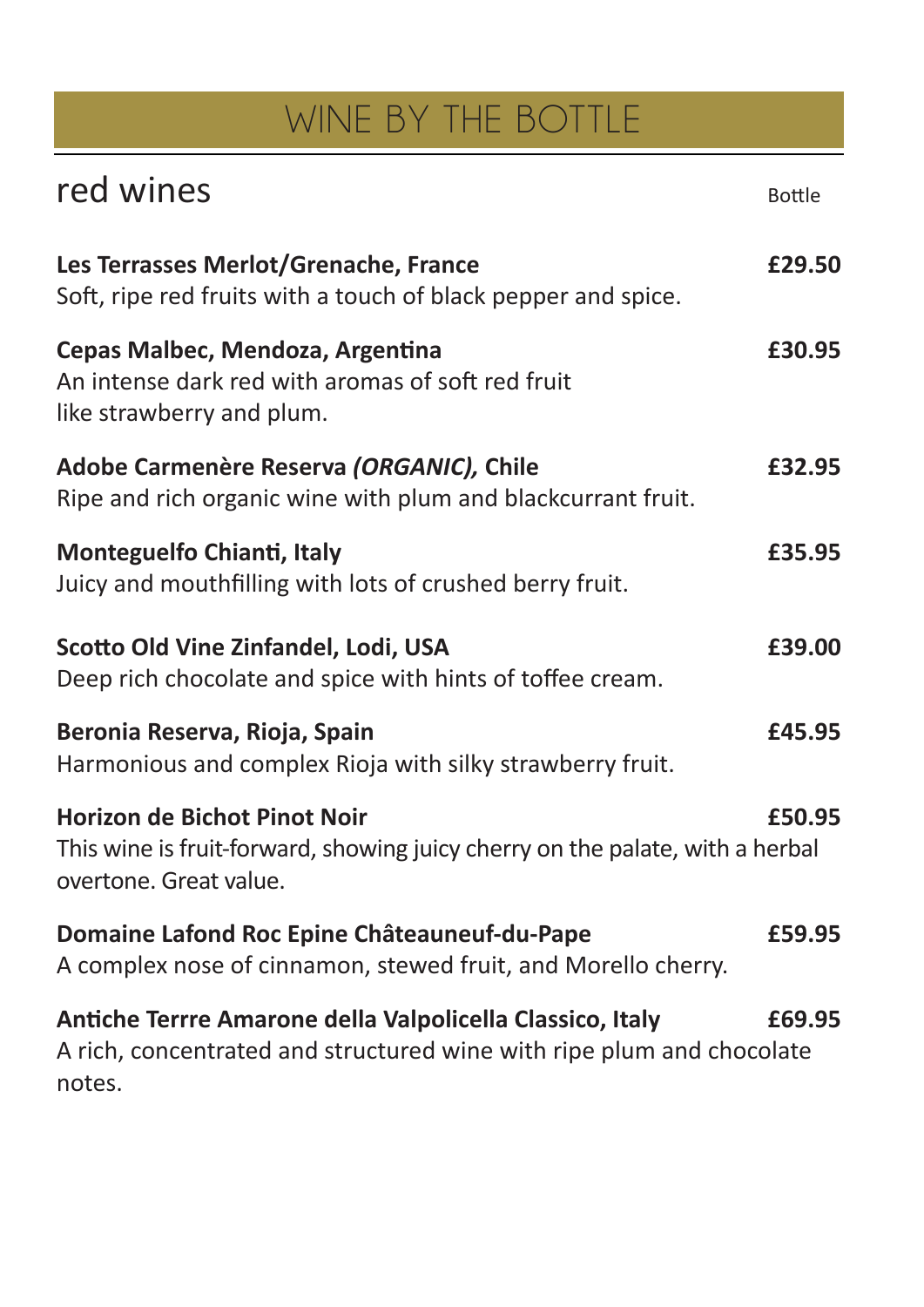## WINE BY THE BOTTLE

| dessert wines                                                                                             | 50 <sub>ml</sub> | 100ml | Bottle             |
|-----------------------------------------------------------------------------------------------------------|------------------|-------|--------------------|
| Château Poulvère Monbazillac, France 37.5cl<br>Complex, with flavours of apricot, marmalade<br>and honey. |                  |       | £5.50 £9.95 £29.95 |
| Red Muscadel, Rustenberg, South Africa 37.5cl<br>Turkish delight, spice and ripe red fruits flavours.     |                  |       | £5.50 £9.95 £27.95 |

| COCKTAILS                                                                                                                                |       |
|------------------------------------------------------------------------------------------------------------------------------------------|-------|
| <b>Mojito</b><br>Fresh Lime muddled with mint, sugar and Bacardi served over<br>crushed ice and topped with Soda.                        | £8.25 |
| <b>Daiquiri</b><br>Fresh Lime juice shaken with Bacardi.                                                                                 | £7.95 |
| <b>Strawberry Daiquiri</b><br>Fresh strawberries muddled with lime and sugar, shaken with Bacardi.                                       | £7.95 |
| <b>Margarita</b><br>Tequila & Cointreau shaken with lime juice and sugar, served in<br>glass rimmed with salt.                           | £8.95 |
| Long Island Ice Tea<br>Vodka, Gin, tequila, Cointreau & Bacardi, shaken with lemon juice<br>& sugar & layered onto coke.                 | £9.50 |
| Cosmopolitan<br>Absolut Citron Vodka shaken with Cointreau, lime juice and<br>cranberry juice, garnished with a flamed orange peel.      | £8.95 |
| <b>Disaronno Sours</b><br>Disaronno Amaretto shaken with lemon juice, sugar & egg white,<br>topped with Angostura bitters.               | £8.95 |
| <b>Bloody Mary</b><br>Absolut Peppar, Sherry, salt, pepper, Worcester sauce, Tabasco<br>& lemon juice mixed with tomato juice & garnish. | £7.95 |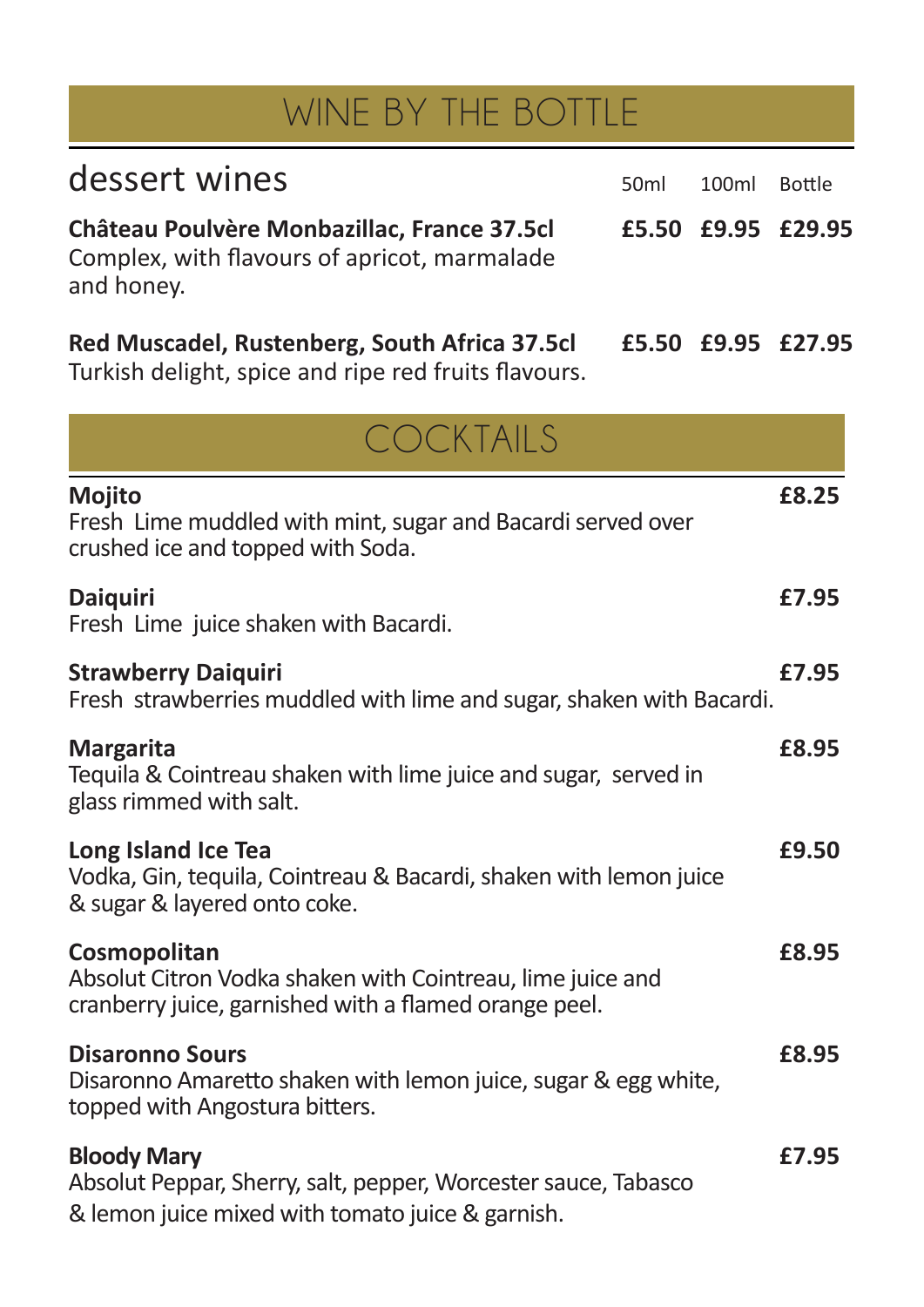| COCKTAILS                                                                                                                    |        |
|------------------------------------------------------------------------------------------------------------------------------|--------|
| <b>Old Fashioned</b><br>Bourbon, Angostura bitter & sugar syrup garnished with twisted orange.                               | £9.00  |
| Dark & Stormy<br>Kraken rum, angostura bitter, ginger beer, fresh lime.                                                      | £8.50  |
| <b>Berry Woo Woo</b><br>Raspberry & blackcurrant vodka topped with Peach Schnapps,<br>cranberry juice & garnished with lime. | £8.95  |
| <b>Chelsea G &amp; Tea</b><br>Hendricks Gin, homemade Earl Grey Syrup, elderflower & fresh<br>lemon juice.                   | £8.95  |
| <b>Bramble</b><br>Bombay Sapphire Gin, lemon juice & sugar shaken & served over<br>crushed ice drizzled with Chambord.       | £8.95  |
| <b>Pina Colada</b><br>Coconut milk, pineapple juice, lime & coconut rum.                                                     | £7.95  |
| <b>Kir Royal</b><br>Crème de Cassis topped with Champagne, garnished with a blackberry.                                      | £10.95 |
| <b>Peach And Gin Champagne Cocktail</b><br>Gin and Peach Liqueur topped with Champagne.                                      | £10.95 |
| <b>Classic Champagne Cocktail</b><br>Hennessey & Champagne served with sugar cube soaked in Bitters.                         | £10.95 |
| <b>Porn Star Martini</b><br>Passion fruit syrup, Absolut Vanilia, Passoa, & a shot of Prosecco.                              | £11.95 |
| <b>Vesper Martini</b><br>Absolut Vodka, Bombay Sapphire Gin and Lillet Blanc, shaken.                                        | £9.95  |
| <b>Espresso Martini</b><br>Absolut Vanilla Vodka, Kahlua and Creme de Cacao Dark shaken<br>with Espresso.                    | £8.95  |
| <b>French Martini</b><br>Chambord and Vodka shaken with pineapple juice.                                                     | £8.95  |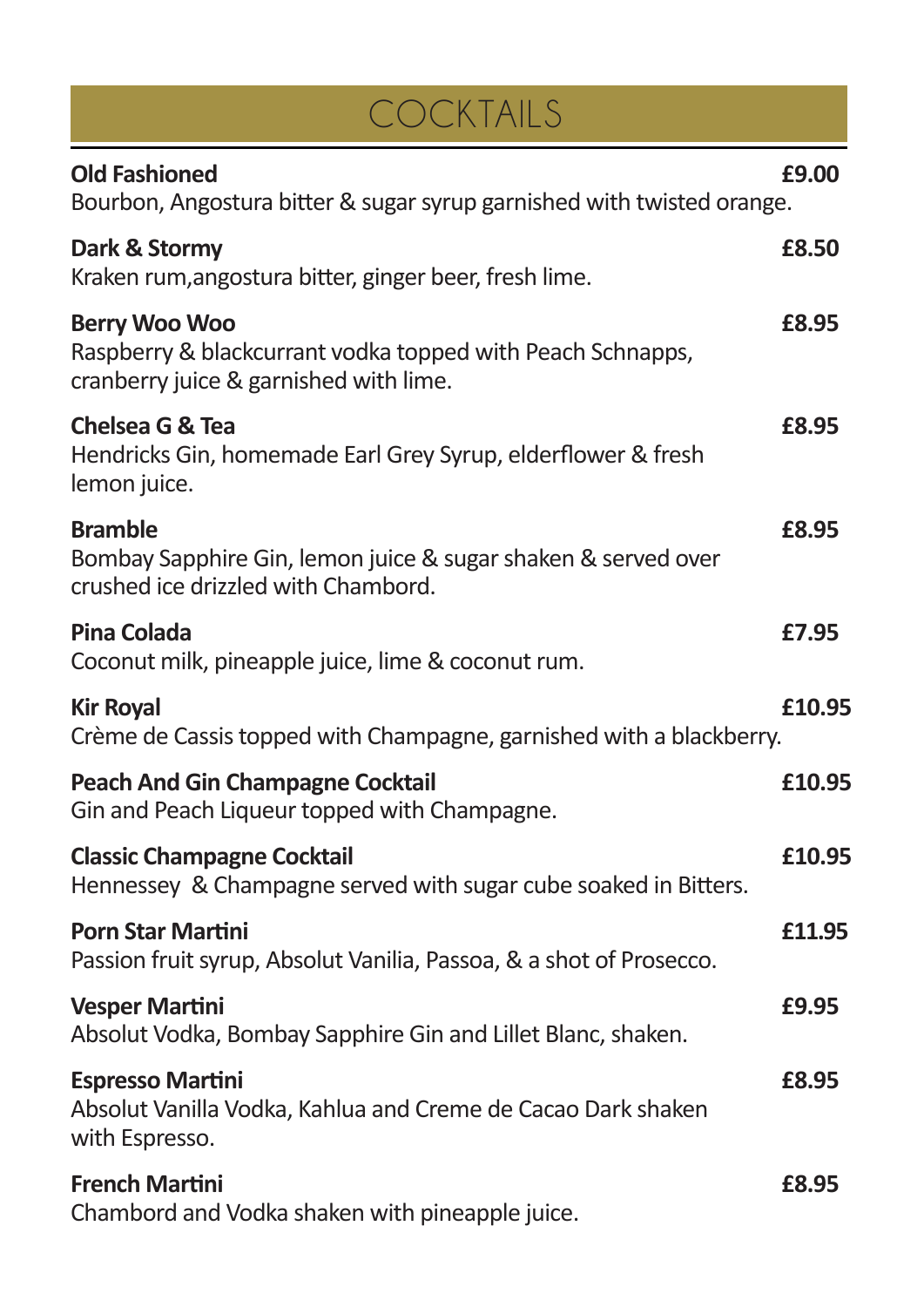|                                            | <b>SELECTED SPIRITS</b> |                                  |
|--------------------------------------------|-------------------------|----------------------------------|
| <b>VODKA</b>                               |                         | <b>RUM</b>                       |
| <b>Russian Standard</b>                    | £3.85                   | <b>Bacardi Superior</b><br>£3.85 |
| <b>Absolut Flavours</b>                    | £3.95                   | Havano Club Special<br>£4.60     |
| <b>Belvedere</b>                           | £5.50                   | Havana 7yr<br>£5.10              |
| Chase/Grey Goose                           | £6.00                   | Kracken<br>£4.50                 |
|                                            |                         | Malibu<br>£3.85                  |
| <b>GIN</b>                                 |                         | Old J<br>£3.85                   |
| South Bank Gin                             | £3.85                   | £3.85<br>Captain Morgan          |
| <b>Bombay Sappire</b>                      | £4.95                   |                                  |
| Slingsby Gin                               | £5.50                   | <b>COGNAC / BRANDY</b>           |
| <b>Hendricks</b>                           | £5.50                   | Hennessy<br>£4.10                |
| Tanqueray                                  | £5.50                   | H by Hine<br>£4.80               |
| Tanqueray Number 10<br>Rhubarb / Violet    | £5.95<br>£5.50          | Remy Martin VSOP<br>£5.10        |
| <b>Strawberry Gin</b>                      | £4.25                   | £6.50<br>Jannau                  |
|                                            |                         | <b>Glory Cognac</b><br>£40.00    |
| <b>TEQUILA</b>                             |                         |                                  |
| Jose Cuervo Silver                         | £3.95                   | <b>OTHER SPIRITS</b>             |
| Jose Cuervo Especial                       | £3.95                   | Pimm's<br>£4.10                  |
| Patrón Añejo                               | £6.00                   | Antica Sambuca<br>£4.10          |
| Patrón Cafe                                | £6.00                   | <b>Baileys</b><br>£4.10          |
|                                            |                         | Chambord<br>£4.10                |
| <b>WHISKY</b>                              |                         | £4.10<br>Cointreau               |
| Jamesons                                   | £4.10                   | £4.10<br>Disaronno               |
| Glenfiddich 12 yr                          | £5.05                   | £4.10<br>Jaegermeister           |
| Glenfiddich 15 yr                          | £5.95                   | Martini Extra Dry<br>£4.10       |
| Monkey Shoulder                            | £5.50                   | Martini Rosso<br>£4.10           |
|                                            |                         | Martini Blanco<br>£4.10          |
| <b>BOURBON</b>                             |                         | £4.10<br>Campari                 |
| <b>Jack Daniels</b>                        | £4.20                   | Kahlua<br>£4.10                  |
| <b>Jack Daniels Honey</b>                  | £4.20                   | Southern Comfort<br>£4.10        |
| <b>Highland Park</b><br><b>Makers Mark</b> | £4.50<br>£4.65          | <b>Tia Maria</b><br>£4.10        |
| <b>Woodford Reserve</b>                    | £5.50                   | Limoncello<br>£4.10              |
|                                            |                         | All prices as per 25ml measures  |